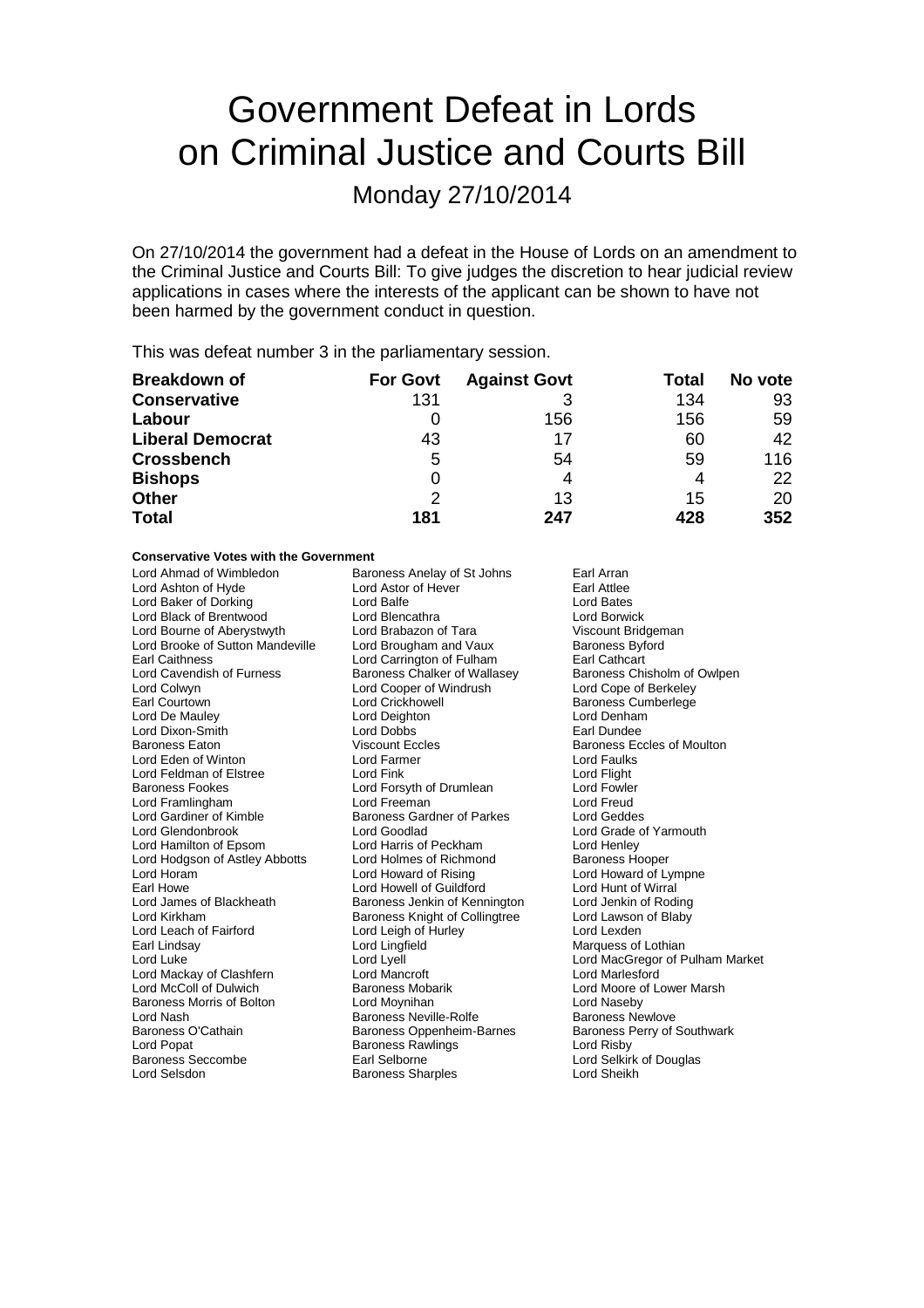Baroness Shephard of Northwold Lord Sherbourne of Didsbury Lord Skelmersdale<br>
Lord Spicer Cord Clements Baroness Stedman-Scott Lord Stewartby Baroness Stowell of Beeston Lord Strathclyde Lord Cord Suri<br>
Lord Taylor of Holbeach Lord Tebbit Lord Tebbit Lord Trefgarne Lord Taylor of Holbeach Lord Tebb<br>
Viscount Trenchard Lord True<br>
Lord True Viscount Trenchard Lord True Viscount Ullswater Baroness Wheatcroft<br>Baroness Williams of Trafford

Baroness Stedman-Scott Lord Stewart Lord Stewart Lord Stewart Lord Stewart Lord Stewart Lord Stewart Lord Wade of Chorlton **Lord Wakeham**<br>
Lord Whitby **Charles Container Baroness Wilcox** Viscount Younger of Leckie

Lord Howe of Aberavon

## **Conservative Votes against the Government**<br>Lord Cormack Lord Deben

#### **Labour Votes with the Government**

**Labour Votes against the Government**<br>Baroness Adams of Craigielea Lord Alli Baroness Adams of Craigielea<br>
Baroness Adams of Craigielea Lord Alli<br>
Baroness Armstrong of Hill Top Lord Bach<br>
Lord Bach Lord Bassam of Brighton **Lord Berkeley Conserversion** Baroness B<br>
Baroness Blood **Baroness** Lord Boateng **Baroness** Borrie Baroness Blood Lord Boateng<br>
Lord Brang Lord Brang Lord Bragg Lord Brennan Lord Brennan Lord Brooke of Alverthorpe<br>
Lord Brookman Lord Campbell-Savours Lord Carter of Coles Lord Brookman Lord Campbell-Savours Lord Carter of Coles Lord Christopher Lord Clark of Windermere Lord Clarke of Har<br>
Lord Clinton-Davis Lord Collins of Highbury Baroness Corston Lord Cunningham of Felling Lord Davidson of Glen Clova Lord Davies of Oldh<br>Lord Davies of Stamford Lord Desai Lord Desain Baroness Donaghy Lord Davies of Stamford Lord Desai Baroness Donaghy Baroness Drake **Lord Drayson** Lord Drayson **Lord Dubs**<br>
Lord Elder **Lord Evans of Temple Guiting** Lord Falconer of Thoroton Baroness Farrington of Ribbleton Lord Foster c<br>Baroness Gale Cumnockland Lord Gavron Baroness Gale <sup>V</sup> Exercise Corresponding Lord Gavron Corresponding Baroness Gibson of Market Rasen<br>Lord Giddens Corresponding Lord Glasman Lord Giddens **Lord Glasman** Lord Glasman **Baroness Golding**<br>
Lord Gordon of Strathblane **Baroness Goudie** Baroness Gould of Lord Graham of Edmonton Lord Grantchester<br>
Lord Grocott Cord Crocott<br>
Viscount Hanworth Lord Grocott Viscount Hanworth Lord Harris of Haringey Lord Harrison Lord Haskel Lord Haworth Baroness Hayter of Kentish Town Baroness Healy of Primrose Hill Baroness Henig<br>Baroness Hollis of Heigham Lord Howarth of Newport Lord Howie of Troon Baroness Hollis of Heigham Lord Howarth of Newport Lord Howie of Troon<br>
Lord Hoyle Cord Hughes of Woodside<br>
Lord Hughes of Woodside Lord Hunt of Kings Heath Lord Hunt of Chesterton Lord Irvine of Chesterton Lord Irvine of Chesterton Lord Jondan Baroness Jones of Whitchurch Lord Jones<br>
Lord Judd<br>
Lord Kennedy of Southwark Lord Judd Lord Kennedy of Southwark Baroness Kennedy of Cradley<br>Baroness Kennedy of The Shaws Baroness King of Bow Baroness Kinnock of Holyhead Baroness Kennedy of The Shaws Baroness King of Bow Baroness Kinnock of Holyhead<br>
Lord Kinnock Cord Kinnock Cord Kinnock of Weymouth Baroness Lawrence of Clarendon Lord Layard Lord Leagued Lord Lewissipped Lord Lewissipped Leagued School Lord Lewissipped Leagued School Lord Lewissipped Leagued School Lord Lewissipped Leagued School Lord Lewissipped Leag Lord Lennie Lord Levy Lord Levy Baroness Liddell of Coatdyke<br>
Lord Liddle Lord Lipsey Lord Baroness Lister of Burtersett Lord Liddle Lord Lipsey Lord Lipsey Baroness Lister of Burtersett<br>
Lord Lympne Lord Macdonald of Tradeston Lord MacKenzie of Culkein Lord Lympne Lord Macdonald of Tradeston<br>Baroness Mallalieu Lord Mandelson Baroness Mallalieu Lord Mandelson Baroness Massey of Darwen Lord Maxton **Lord McAvoy Baroness McDonagh**<br>
Lord McFall of Alcluith **Baroness McIntosh of Hudnall Lord Mendelsohn** Lord McFall of Alcluith Baroness McIntosh of Hudnall<br>
Lord Mitchell Cord Monks Lord Mitchell<br>
Baroness Morgan of Ely<br>
Baroness Morgan of Huyton
Lord Morris of Aberavon Lord Morris of Handsworth Baroness Morris of Ya<br>Baroness Nye Baroness Note Baroness Nye **Lord Patel of Bradford** Cord Patel of Blackburn<br>
Lord Pendry **Cord Patel of Baroness Pitkeathley** Lord Plant of Highfield Lord Ponsonby of Shulbrede Baroness Prosser<br>
Lord Radice Baroness Ramsay of Cartvale Lord Reid of Cardowan Baroness Rendell of Babergh Lord Rooker Lord Rosser **Baroness Scotland of Asthal Baroness Sherlock Consumers Scotland of Asthal Baroness Sherlock Consumers Sherlock Consumers Sherlock Consumers Sherlock Consumers Sherlock Consumers Sherlock Consumers Sherlock Consumers Sher** Baroness Smith of Basildon **Lord Snape** Lord Soley Lord Soley<br>
Lord Stevenson of Balmacara Lord Stone of Blackheath **Corporat Baroness Taylor of Bolton** Lord Stevenson of Balmacara Lord Stone of Blackheath Baroness Taylor of Lord Taylor of Lord Temple-Morris Cord Taylor Charloress Thornton Lord Taylor of Blackburn Lord Temple-Morris Lord Temple-Morris Baroness Thornton Tunnicliffe Baroness Wall of New Barnet Lord Warner Lord Warner Lord Watson of Invergors Corp.<br>
Lord West of Spithead Baroness Wheeler Baroness Whitaker Lord West of Spithead **Baroness Wheeler** Baroness Whitaker **Baroness Whitaker** Lord Whitty **Baroness Whitaker** Lord Whitaker **Baroness Whitaker** Lord Whitty<br>
Lord Woolmer of Leeds<br>
Baroness Worthington

Baroness Armstrong of Hill Top Lord Bach<br>Lord Berkeley Corporation Baroness Blackstone Lord Collins of Highbury Baroness Corston<br>
Lord Davidson of Glen Clova Lord Davies of Oldham Lord Evans of Temple Guiting Lord Falconer of Thoroton<br>
Lord Foster of Bishop Auckland Lord Foulkes of Cumnock Baroness Hughes of Stretford Lord Hughes of Woods Lord Hughes of Woodside Lord Hunt of Chesterton Lord Kirkhill **Lord Kirkhill**<br>
Lord Layard **Lord Lea of Crondall** Baroness Morgan of Huyton Lord Morris<br>Baroness Morris of Yardley Lord Noon Baroness Pitkeathley **Lord Plant of Highfield**<br> **Baroness Prosser Communist Plant Baroness Quin** Baroness Ramsay of Cartvale Lord Reid of<br>
Lord Rooker Cartvale Lord Rosser **Baroness Royall of Blaisdon Lord Sawyer<br>
Raroness Sherlock Lord Viscount Simon** Lord Tunnicliffe **Lord Turnberg**<br>Lord Warner Lord Watson of Invergowrie

Baroness Goudie Baroness Gould of Potternewton<br>
Lord Grantchester
Lord Griffiths of Burry Port Lord Young of Norwood Green